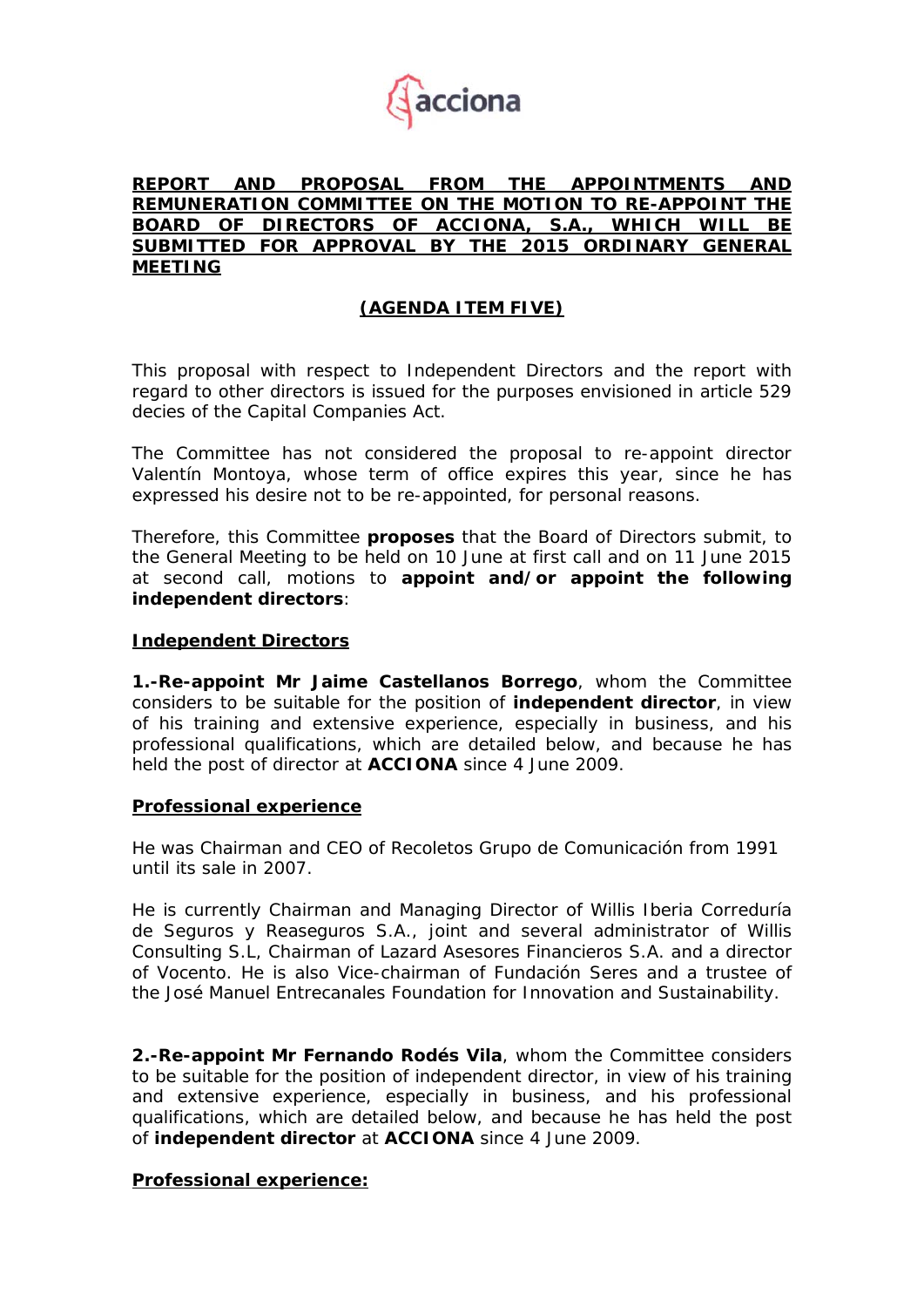

He joined the capital markets division of Manufacturers Hanover Trust in 1985, moving to Banesto in 1990, where he created the Corporate Banking Department in Barcelona. In 1991, he created and directed the bank's new Business Banking Department in Madrid.

He was appointed CEO of Media Planning, S.A. in 1994 and, between that year and 1998, expanded the company in the main Latin American markets to become the leading media agency in Spain, Portugal and Latin America. In 1999, Media Planning S.A. acquired and merged with the agency Mediapolis, owned by Havas group, to create Media Planning Group (MPG), of which he was the first CEO. MPG grew quickly in the world's leading markets, and now operates in more than 80 countries. It is the sixthlargest, as well as the most technologically-advanced, media agency in the world. In 2006, MPG created Havas Media, based in Barcelona and which, apart from MPG, comprises specialised agencies such as Media Contacts/Havas Digital, Havas Sports and B6/Havas Entertainment, with more than 3,500 employees.

In 2006, he became CEO of Havas Group, the fifth-largest global communication, marketing and advertising group, a post he held until 8 March 2015, when he was named Vice-Chairman of the Group. Havas Group (www.havas.com) has more than 15,000 employees worldwide and is listed on the Paris stock exchange (HAV). In addition to MPG and the holding company MPG/Havas Media, Havas Group comprises other agencies, such as Euro RSCG, the fifth-largest advertising agency in the world; C&O, a leader in PR and corporate communications in Europe; and Arnold, the third-largest advertising agency in the US.

He is also Chairman of Neometrics Analytics S.L and a director of other companies in its group, such as ISP, in-Store Media, Acta Diurna, and Proximia Baleares. He is also Chairman of Creafutur and a trustee of the Natura Foundation/Accionatura, founder of the newspaper ARA and Chairman of its Editorial Board.

**3.-The appointment of Ms Ana Sainz de Vicuña Bemberg**, whom the Committee considers to be suitable for the position of **independent director**, in view of her training and extensive experience, especially in business, and her professional qualifications, which are detailed below.

### **Professional experience:**

She has a degree in Agricultural Economics from Reading University in the UK and completed the Program for Management Development at Harvard University.

She worked for Merrill Lynch in Spain for 18 years, until 2002.

Ms Sainz de Vicuña then entered private banking, where she was a financial consultant for 12 years, after which time she joined the brokerage house which was created following the acquisition of FG, where she was involved in the integration process and held several posts, most recently head of Operations, Systems, Human Resources and Finance.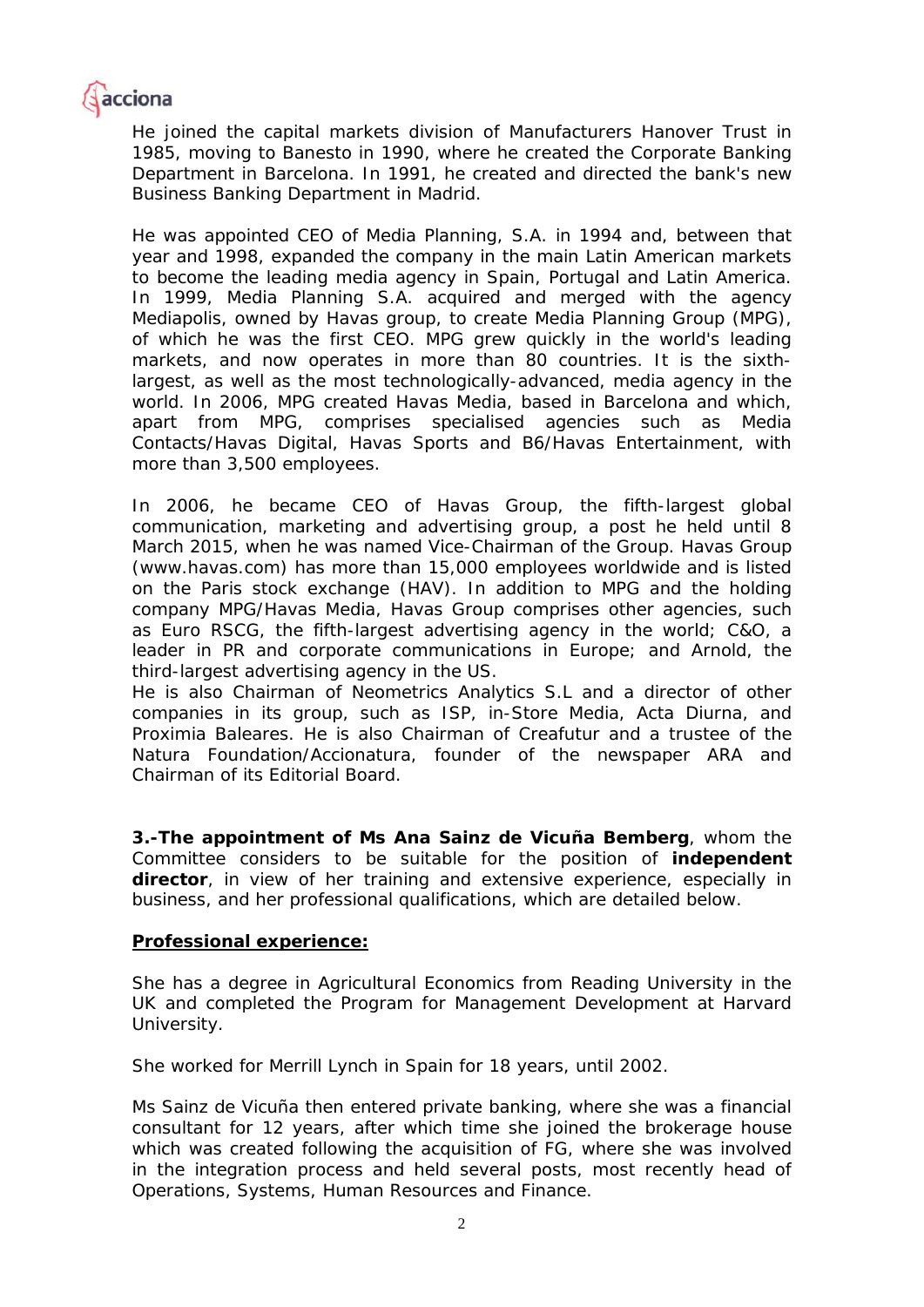

She was subsequently appointed General Manager of Merrill Lynch International Bank's branch in Spain.

She is currently a member of the Board of Directors of Corporación Financiera Guadalmar (CFG), a family office with assets in Spain and Latin America, mainly in Argentina and Chile. She supervises the Financial Asset Committee, which manages the family's securities portfolios and investments in Chile, in the W Santiago and Awasi hotel group and, in the financial sector, in Grupo Security, where she is also a member of the Board of Directors.

In May 2014, Ms Sainz de Vicuña Bemberg was appointed Independent Director of Inmobiliaria Colonia S.A., a real estate company with office properties in Madrid, Barcelona and Paris. She is also a member of the Audit Committee.

She is a former director of Mobiel Dreams Factory, a mobile marketing and advertising agency, and of Asturbega, the Coca-Cola bottling company in northern Spain. She is currently a member of the Foundational Committee of ARPE Foundation for Art Research Partnership and Education.

### **Proprietary Directors**

This Committee also **issued a favourable report** on the **re-appointment** of the following directors as **proprietary directors**, which the Board of Directors will submit to the General Meeting scheduled for 11 June 2015 at second call:

**1.-Re-appoint Mr Daniel Entrecanales Domecq** whom the Committee considers to be suitable in view of his training and extensive experience and his professional qualifications, which are detailed below, and because he has been a **proprietary director** on behalf of Wit Europese Investering B.V. since 4 June 2009.

#### **Professional experience:**

He has a degree in Economics from the Caroll School of Management - Boston College.

He joined the British-Dutch multinational Unilever in Madrid in 1993. Two years later he was transferred to Milan (Italy) as Project manager at the company's International Centre for Innovation, developing global products and strategies for the Group.

He returned to Madrid in 1998 as Director of Marketing and Communication at Loewe (LVMH Group), where he was the global head of Marketing, Communication, Merchandising and Architecture, as well as a member of the Management Committee.

From 2001 to 2004, he was appointed Managing Director of clothing retailer Grupo Cinnabar S.A., with the mission of re-orienting the Group's strategies.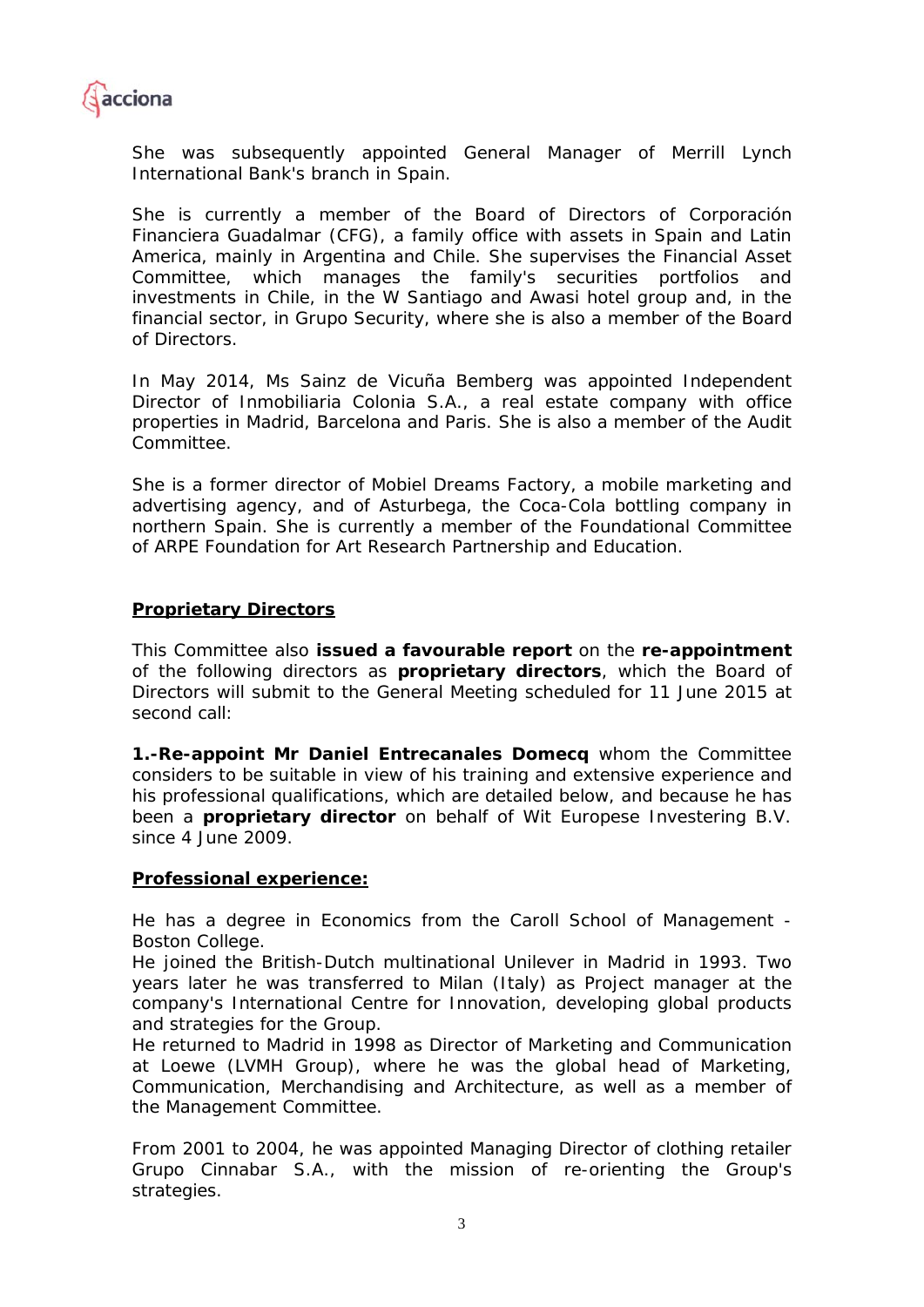

Together with a group of industry executives, in 2003 he founded and chaired Revolution, an advertising and communications agency.

In 2012, he was named Chairman of the Organisation Committee for Madrid Horse Week, which hosted the equestrian World Cup in 2014.

**2.-Re-appoint Mr Javier Entrecanales Franco** whom the Committee considers to be suitable for the position of **proprietary director** in view of his training and extensive experience, and his professional qualifications, which are detailed below, and because he has held the position on behalf of Tussen de Grachten B.V. since 22 September 2011.

### **Professional experience:**

He has a degree in business from the University College of Financial Studies (CUNEF) and an Executive MBA from IE Business School.

He joined Price Waterhouse Coopers in Madrid as an Audit Analyst in 1997, and later became a Senior Analyst in Corporate Finance.

He moved to New York in 2000, where he was an Associate in the Corporate Finance Department at BBVA Securities Inc., responsible for M&A advisory services for Latin American companies. During that period, he was also head of equity syndication in placements with US tranches by Spanish and Latin American companies.

He returned to Spain in 2004 as Vice-chairman of the Leveraged Finance Department at BBVA, S.A., working closely with the bank's risk area.

He has been with BNP Paribas since 2005 as head of the Acquisition Finance Department for Spain and Portugal, and is responsible for structuring and execution with corporate clients.

He has also taught in the new Master's courses at BBVA's School of Finance.

### **Executive Directors**

This Committee **expressed a favourable opinion** on the proposal by the Board of Directors to submit, to the General Meeting scheduled for 11 June 2015 at second call, the re-appointment of the following **Executive Directors**:

**1.-Re-appoint Mr José Manuel Entrecanales Domecq**, whom the Committee considers to be suitable for the position of **executive director** in view of his training and extensive experience, especially in the private sector, and his professional qualifications, which are detailed below, and because he has held the post of director since 14 April 1997 and Chief Executive of the group since 2004.

#### **Professional experience:**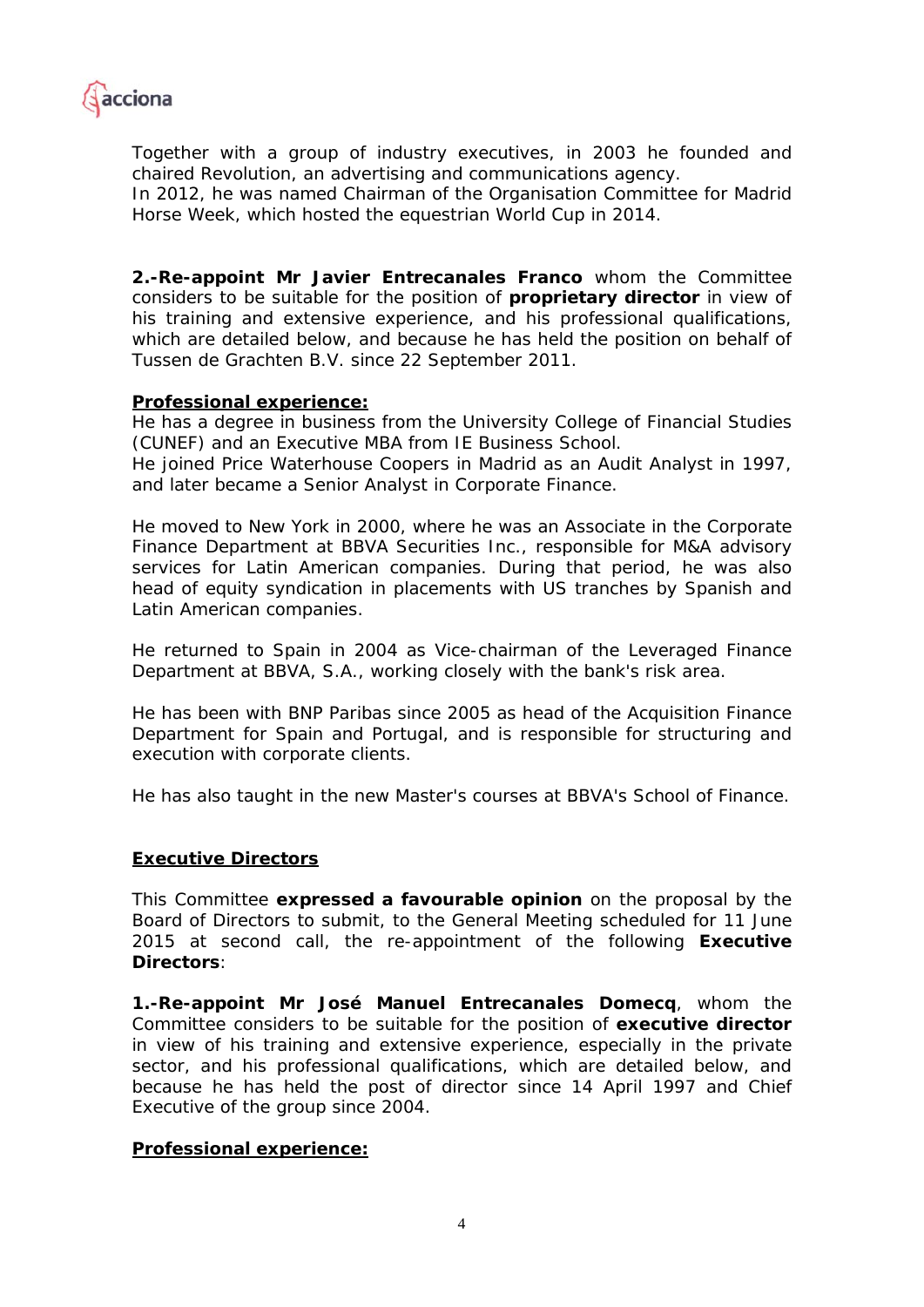

He has a degree in economics from the Complutense University of Madrid; in 1985, he joined Merrill Lynch, working in London and New York. He joined the ACCIONA Group in 1991. Mr Entrecanales was Director of Corporate Development and CFO of ACCIONA until 2004, when he became Chairman.

He was a director of Vodafone Spain, from its creation in 1994 until 2000, and was Chairman of the company and its Foundation from 2000 to 2007.

He was Executive Chairman of Endesa Group from 2007 to 2009, as a result of ACCIONA acquiring a stake in that company.

He was Chairman of the Instituto de la Empresa Familiar from 2012 to 2014. He is also founder and Vice-Chairman of the Pro CNIC Foundation, the leading public-private cardiovascular research initiative in Spain, led by Mr Valentín Fuster.

Additionally, he is a member of the Boards of Trustees of Fundación Princesa de Asturias, Fundación Princesa de Girona, and the Prado Museum. He is Chairman of the Board of Trustees of the José Manuel Entrecanales Foundation for Innovation and Sustainability.

He is an active member of some of the leading corporate organisations which promote sustainable development and the fight against climate change, such as the World Business Council for Sustainable Development (WBCSD), where he is a member of the Executive Committee, the United Nations Global Compact, and the Corporate Leaders Group on Climate Change (CLG). He was chosen to be a member of the Sustainable Energy for All Initiative's Advisory Council, promoted by the United Nations and the World Bank, in 2013.

**2.-Re-appoint Mr Juan Ignacio Entrecanales Franco** whom the Committee considers to be suitable for the position of **executive director**, in view of his training and extensive experience, especially in the private sector, and his professional qualifications, which are detailed below, and because he has held the post of director since 14 April 1997 and Executive Vice-Chairman since 2004.

### **Professional experience:**

Mr Entrecanales has a degree in Industrial Engineering from Tufts University (1990) and an Executive MBA from IE Business School (1996). He joined Arthur Anderson in 1991 and Acciona in 1993, where he was appointed Deputy Head of Construction in 1995, a post he held until being appointed Executive Vice-Chairman of Acciona Infrastructure in 1997.

He was Chairman of Mostostal Warszawa from 2001 to 2007, leading Acciona Infrastructure's expansion in Poland.

He was appointed Executive Vice-Chairman of Acciona, S.A. and Chairman of Acciona Infrastructure in 2004.